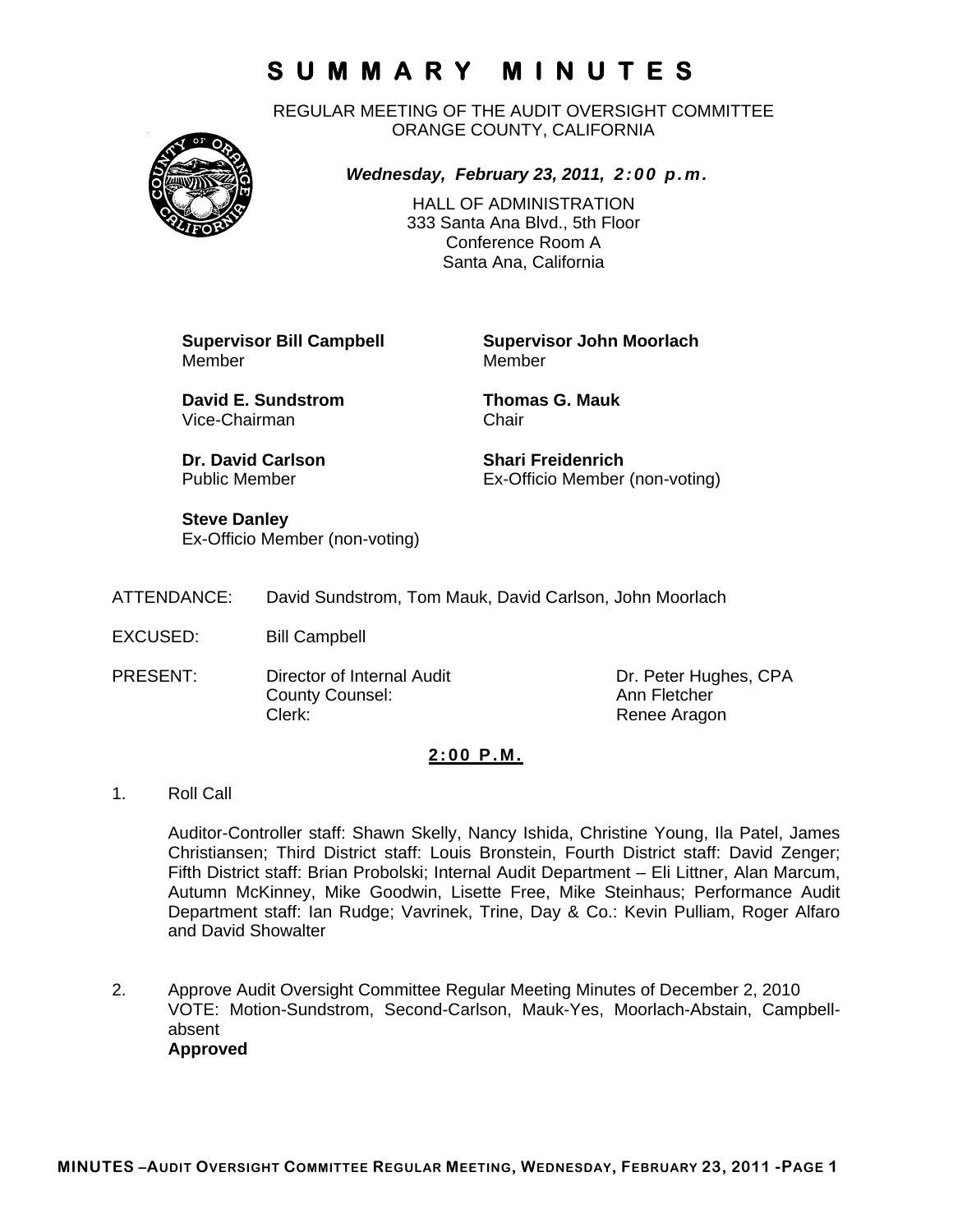3. Receive SAS 114 Required Communication from External Auditors Vavrinek, Trine, Day & Company, LLP VOTE: Motion-Carlson, Second-Sundstrom, Mauk-Yes, Moorlach-Yes, Campbell-absent **Approved** 

Kevin Pulliam of Vavrinek, Trine and Day addressed the Committee, as required by the standards. Mr. Pulliam provided a hand-out of information related to one finding discussed later. The information in the package addressed four reports as follows: the Comprehensive Financial Report of Accounting, the Orange County Development Agency, John Wayne Airport, and OC Waste & Recycling. Mr. Pulliam stated they would express an opinion, planned the audit to give reasonable assurance and noted the single audit was still in-process. He stated under significant audit findings they discussed the qualitative aspects of the accounting practices and reported that the County adopted GASB Statement 51 and a restatement was required as a result of the implementation of that audit standard. He reported the letter noted the key significant estimates within the financial statements.

4. Receive, discuss and consider recommending approval to the Board of Supervisors proposed Audit Charter for the Auditor-Controller Internal Audit Unit. VOTE: Motion-Moorlach, Second-Sundstrom, Mauk-No, Carlson-Yes, Campbell-absent **Approved to present to the Board for final approval** 

David Sundstrom addressed the Committee about the proposed Auditor-Controller Internal Audit Unit Audit Charter. He stated he started the Internal Audit Unit within the Auditor-Controller's office primarily to perform his mandated audits in the Treasurer's Office and Probation Department.

Mr. Sundstrom said he would like to conduct Internal Audits of his activities. Initially the concept was to allow the Auditor-Controller's office the opportunity to do specific smaller audits of issues that rate on his risk assessment conducted annually that would not rate high enough to be audited by the Board's Internal Audit Department. He stated that he has three staff assigned to do this work and is not seeking to increase the size of the staff. To ensure the quality of the work remains at the highest level possible, it's his intent to move forward to use the standards of the Institute of Internal Auditors (IIA). Those standards require that an audit charter be established and approved by a board. The charter delineates the responsibilities of the internal auditor in performing his or her work.

Mr. Mauk asked for clarity of the scope of work. He asked if the proposed charter related to internal auditing within the A-C department or also a countywide basis. Mr. Sundstrom stated it would do both and said he would audit in areas over which he has delegated responsibility. He said his responsibility was over the control structure especially in areas where he direct responsibilities in certain departments. He stated those areas were in his five satellite units that included OC Community Resources, Social Services Agency, Health Care Agency, OC Public Works, CEO/Public Finance and primarily over those duties that were performed by those units specifically with no intent of moving further.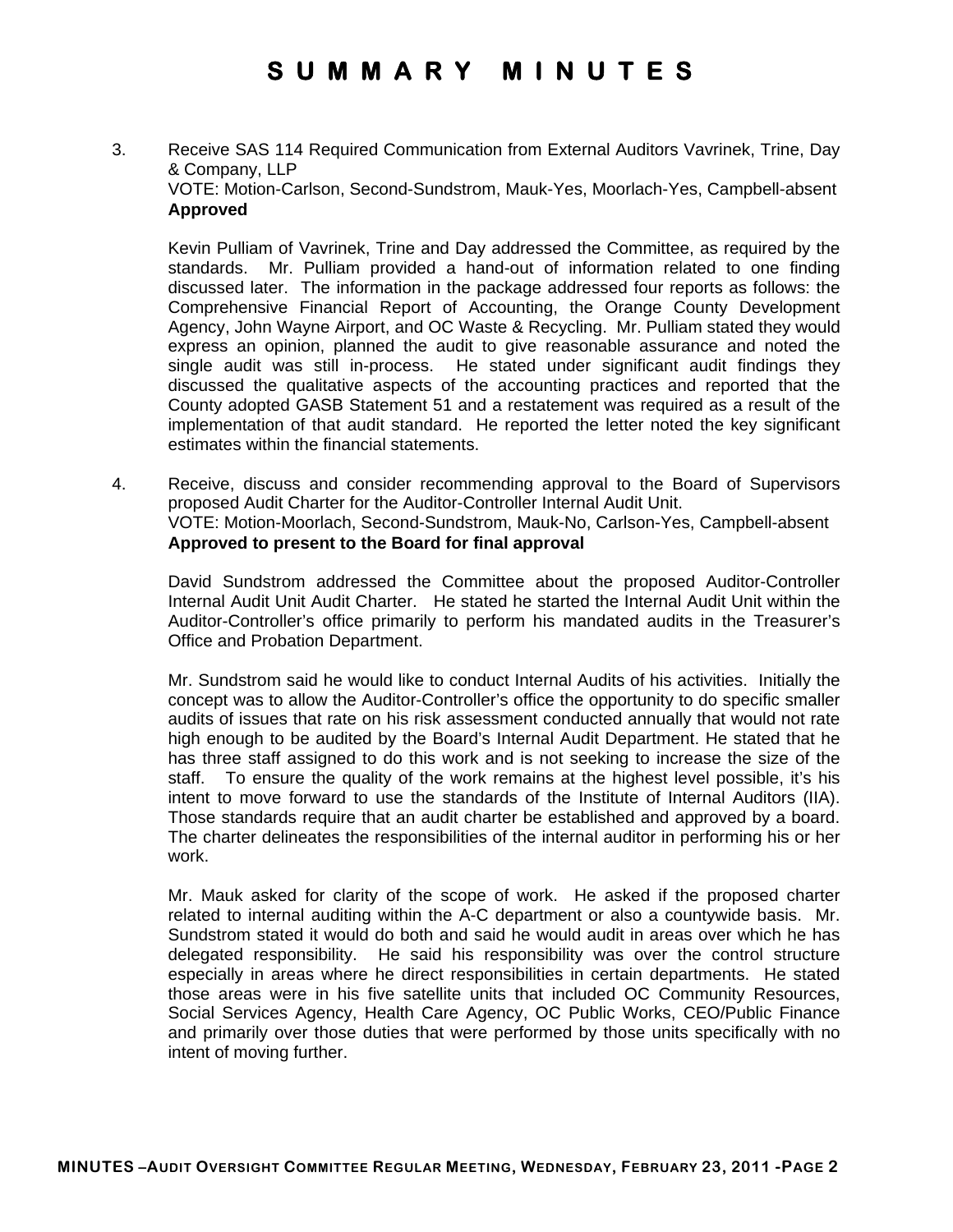Mr. Sundstrom stated he didn't want to duplicate effort or try to audit other county activities now because he didn't have staff to do so. Mr. Mauk asked for clarification on staffing. Mr. Sundstrom stated at this time there was no intent to add people. There could be audits of revolving funds where the central office has discovered potential problem areas. The unit also has responsibility for reviewing cash shortages. The concept is to give the audit committee full exposure to the work being performed as to eliminate the possibility of duplication of effort. Mr. Mauk inquired about the staffing. Mr. Sundstrom reiterated that he has three staff and has no intention of increasing staffing either now or into the future.

Supervisor Moorlach asked which auditing standards would be used. Mr. Sundstrom responded that he is intending to use the standards of the IIA, however, those standards may not be used until the unit undergoes a quality assurance or peer review, and the peer review guidelines recommend that the unit have a charter. Mr. Moorlach asked whether a template is provided. Ms. Ishida responded that examples were provided. In response to a further question from Supervisor Moorlach, Mr. Sundstrom stated that if approved by the AOC, the charter would be submitted to the Board of Supervisors for approval.

Supervisor Moorlach moved item. Mr. Sundstrom seconded.

Mr. Steve Danley said he felt the charter was vague as to the full extent of the audit authority Mr. Sundstrom was seeking. He referenced first paragraph, second line regarding management consulting services as an example. Mr. Sundstrom stated that reference was within his own office. Mr. Danley recommended adding those references for clarity in the charter. Mr. Sundstrom stated they had provided help in OCCR reviewing sub-recipients and he didn't want to be limited or be prohibited from providing assistance in the future to any department in the county should they request it and therefore did not want to restrict his auditor to just his department. He stated that if consulting services were not noted in the charter, it could imply that he was not authorized to perform the services. Mr. Mauk asked if he provided managerial assistance, not audit, currently without the charter. Mr. Sundstrom stated yes, he did provide management service without the charter. He further stated that he is not soliciting work, but felt he cannot deny services if requested to perform them. Mr. Danley pressed that there was some ambiguity in the charter. Mr. Sundstrom mentioned that the charter calls for an audit plan to come before the AOC for approval, at which time the AOC could express its concerns if they felt the auditor was expanding beyond the charter's scope.

Mr. Mauk asked Peter Hughes, Director of Internal Audit, to comment on the proposed charter on how it would work with his audit plan. Dr. Hughes stated he held the same concerns that Mr. Danley raised. He felt approving the A-C IAU audit charter would then allow the A-C to compete with the Internal Audit Department which was not authorized to do so now.

Dr. Hughes stated the Auditor-Controller's current mandated audits were conducted by the Yellow Book standards and those standards do not require a charter or expanded scope of work to pass a peer review to assert compliance. He indicated that he felt approving the A-C IAU audit charter would in essence create a third Board approved internal audit department with countywide authority but one that now reported to just the A-C and not to the Board. Dr. Hughes added that unless the A-C IAU had broad countywide authority, the unit would not be able to pass a peer review.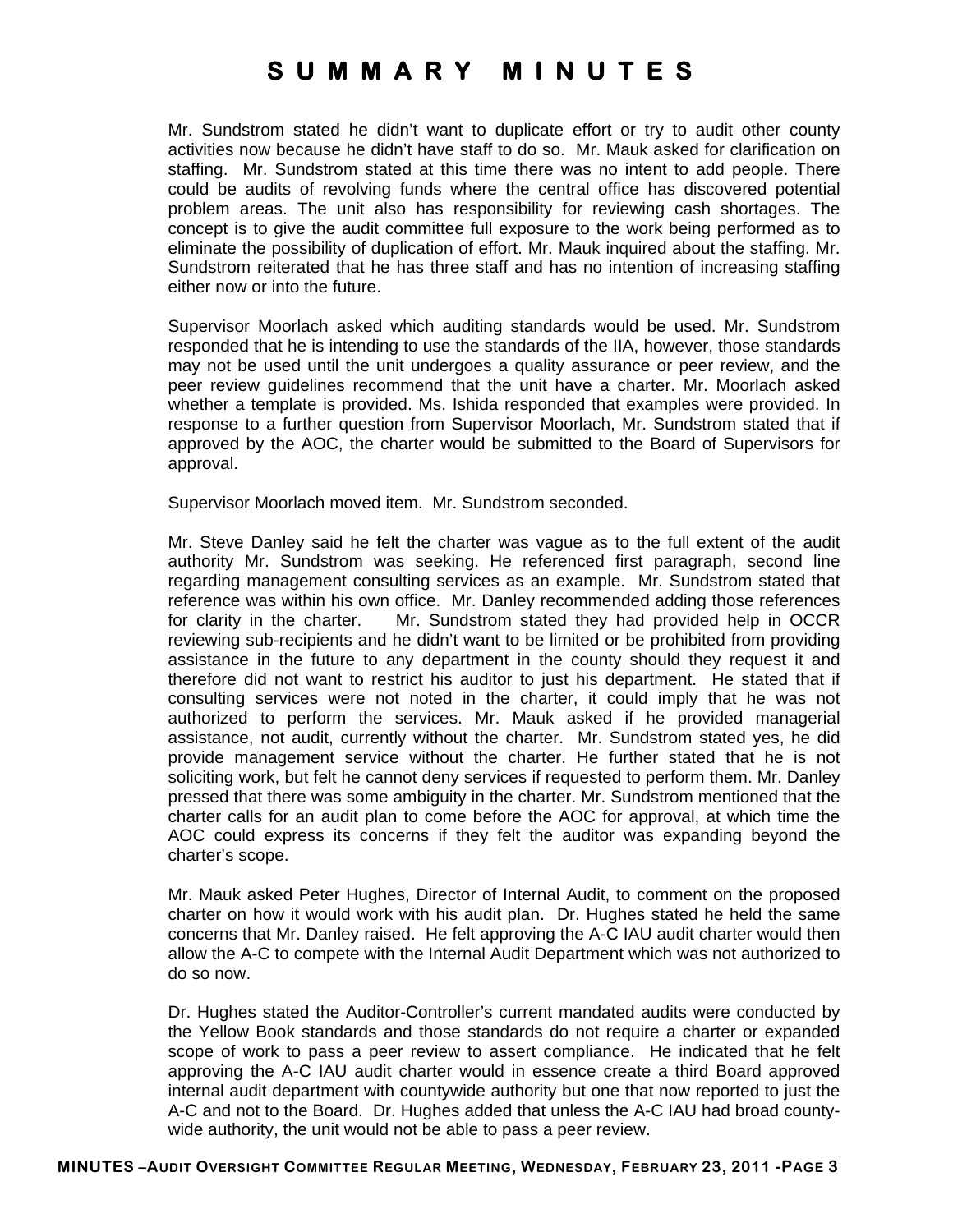Mr. Sundstrom responded that the IIA allows for audit organizations that do not have broad entity-wide scope. Dr. Hughes asked whether the charter needed the approval of the Board of Supervisors. Mr. Sundstrom replied while board approval may not be necessary, it would help to ensure the independence of the operation. Dr. Hughes stated he currently had the responsibility of auditing the A-C satellite facilities and was working on a CFD accounting audit in one of the A-C's satellite operations and asked if Mr. Sundstrom would then begin to perform those audits? Mr. Sundstrom responded he wanted the ability to audit those areas. Dr. Hughes stated he felt it would be in direct competition with the Board's Internal Audit Department. Mr. Sundstrom stated that he would not be in competition.

Mr. Sundstrom stated he saw no conflict because he did not have the funding or staffing to do more than his two mandated audits. He added there were flare-ups in his department where he would like the ability to conduct performance audits according to IIA standards. He further stated that he has the legal responsibility to monitor the control systems of the county. Dr. Hughes said if the A-C felt it was important enough for the A-C to spend audit resources, than he felt that those budgeted funds and staff positions should go to the IAD which had already lost positions due to budget cuts.

Dr. Hughes stated he was concerned as to the practicality of coordinating with a new third internal auditing function that had countywide audit authority. Mr. Sundstrom said he felt his audit charter would be a compliment to and not in competition to the existing audit groups. Mr. Mauk asked Mr. Sundstrom if he heard correctly that A-C did not need the charter to conduct his types of audits. Mr. Sundstrom stated the charter was not needed however it would help his internal auditor gain more independence, more transparency and more visibility. Ms. Freidenrich asked if there would be any impact on the audits currently performed of the Treasury. Mr. Sundstrom responded that the report opinion would also cite IIA standards.

Supervisor Moorlach asked about the issue of independence in the A-C department and his internal auditor. Mr. Sundstrom stated that he has an organization separation as detailed in his organizational chart that provides segregation for his internal auditor. Supervisor Moorlach asked Dr. Hughes to comment as to why he did not support giving the A-C audit authority too.

Dr. Hughes responded that economy of scale, proper supervision, efficiencies, quality of the audit, and the concept of independence all concerned him during a time of tight budgets. He asked if the Board would rather accept an audit report from the A-C auditing his own satellite entities rather than a report from the IAD. Dr. Hughes stated he lost positions over the past two years along with freezes and was protective of his budget and did not see the business benefits of the A-C trying to create a third internal auditing department when the Board already had its own award winning one. Dr. Hughes stated the IAD had passed four peer reviews to-date and the A-C none. He stated by authorizing a third audit unit that was to be as small as the A-C proposed would carry certain administrative and supervisory inefficiencies and ineffectiveness due to its small size. If there were extra resources to do audits that aren't being done now, he'd like to garner those resources and do them himself.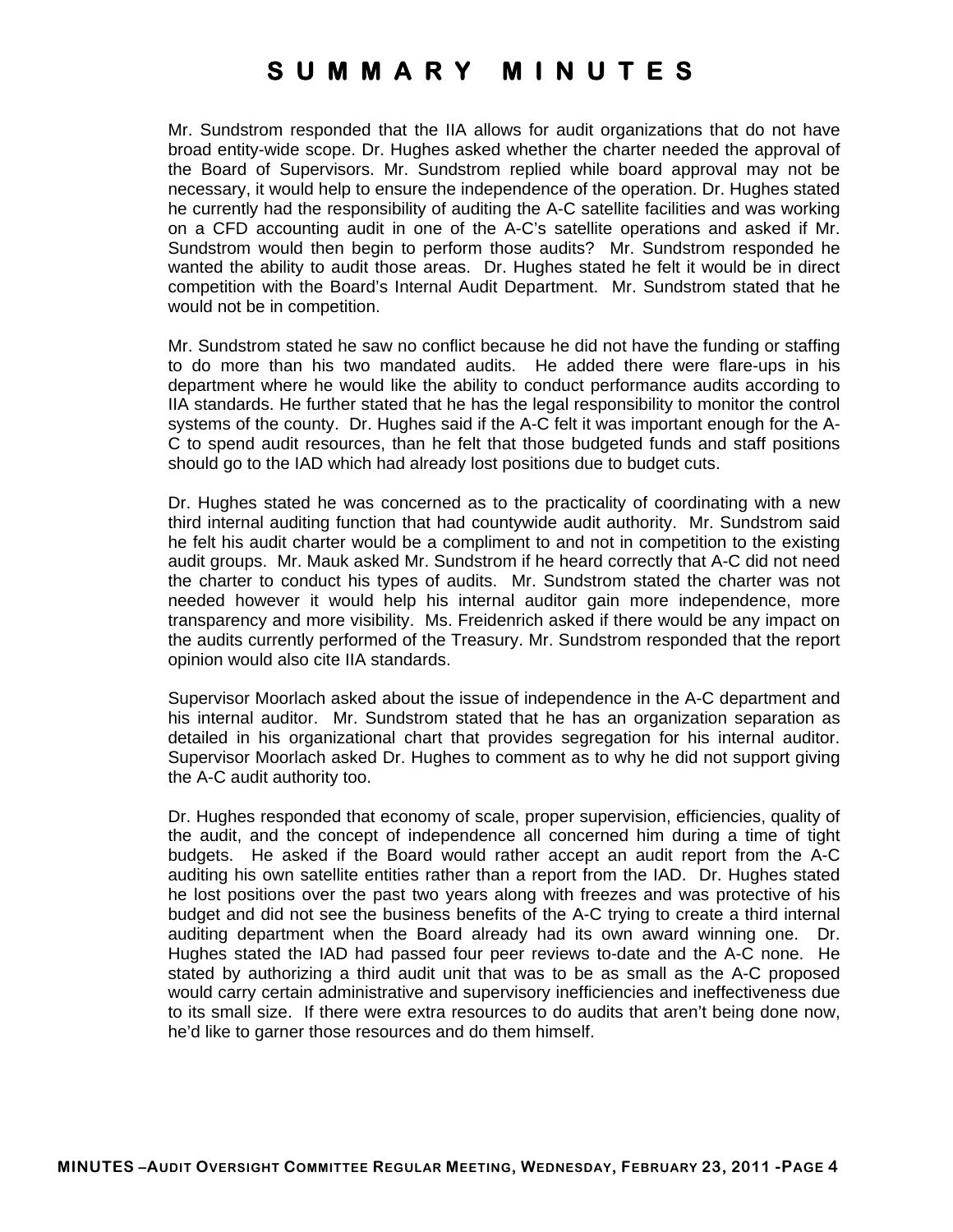Mr. Danley stated the A-C IAU audit charter was open to interpretation on audits and could expand those audits but to an unknown extent. His preference would be for a more specific charter and with certain limitations. Supervisor Moorlach stated if expansion was sought by the A-C, those resources would be sought through the budget process and controls were in-place to address those issues.

Mr. Sundstrom responded that he only has the staff necessary to complete his mandates. He stated that without the additional resources, he cannot expand the role of the A-C audit unit. He stated further that it is his desire to bring the results of the A-C audits to the AOC and the work plan to the committee to provide the AOC with additional information concerning the internal control structure of the County. It's a matter of visibility and getting the best bang for the buck in terms of the work the A-C audit unit already performs.

Dr. Hughes stated when A-C decided to cancel his contract with IAD to perform the two mandated audits in order to do them himself the Board took away from Dr. Hughes and gave the A-C two of Dr. Hughes audit positions and the funding for them. He indicated he was concerned that the A-C would seek to transfer staff and funding from IAD to his department in order to do audits he would now have Board authority to do, with the difference that unlike IAD, the Board would not have any say in the audits the A-C could do. Mr. Sundstrom stated that his goal was only to add transparency and independence to the work already performed by the A-C audit unit.

Mr. Mauk expressed that it's not a good idea for an office to audit itself. Mr. Sundstrom responded that it's one of the ways his office is audited. Dr. Hughes expressed concern that the A-C audit units would be submitting audits in lieu of IAD's audits, competing and on a par with what his office performs. Mr. Sundstrom disagreed and that the charter calls for replacement of the work completed by the IAD.

5. Receive, discuss and approve external auditor services by Vavrinek, Trine, Day & Company, LLP, Contract #N1000010022 for the additional two fiscal years ending June 30, 2011 and June 30, 2012. Direct Auditor-Controller staff to present to the Board of Supervisors for final approval.

Motion-Sundstrom, 2nd-Carlson, Sundstrom-Yes, Moorlach-No, Mauk-Yes, Carlson-Yes; Campbell-Absent

**Approved to present to the Board of Supervisors for final approval.** 

Mr. James Christiansen, Purchasing Manager in the Auditor-Controller's office, addressed the AOC. He stated in May 2008, the all funds and single audit contract was awarded by the Board to Vavrinek, Trine, Day and Company (VTD). It was a three-year contract with a renewal option for two additional years. He said it was currently in the third year and would expire on May 19, 2011. He was presenting the contract extension to the AOC for approval to present the contract to the Board for final approval.

Mr. Christiansen stated on February 7, 2011 they received a quote from VTD for next two years in the amount of \$540,441 per year. That quote was included in the package for the AOC review. He stated the quote was favorable because VTD was not charging the County for any additional work in the single audit program. Additionally they didn't include the five percent year-over-year cost of living fee increase that was included in the original proposal. Mr. Christiansen stated he felt the County would receive significant value by retaining VTD as the auditors for the next two years.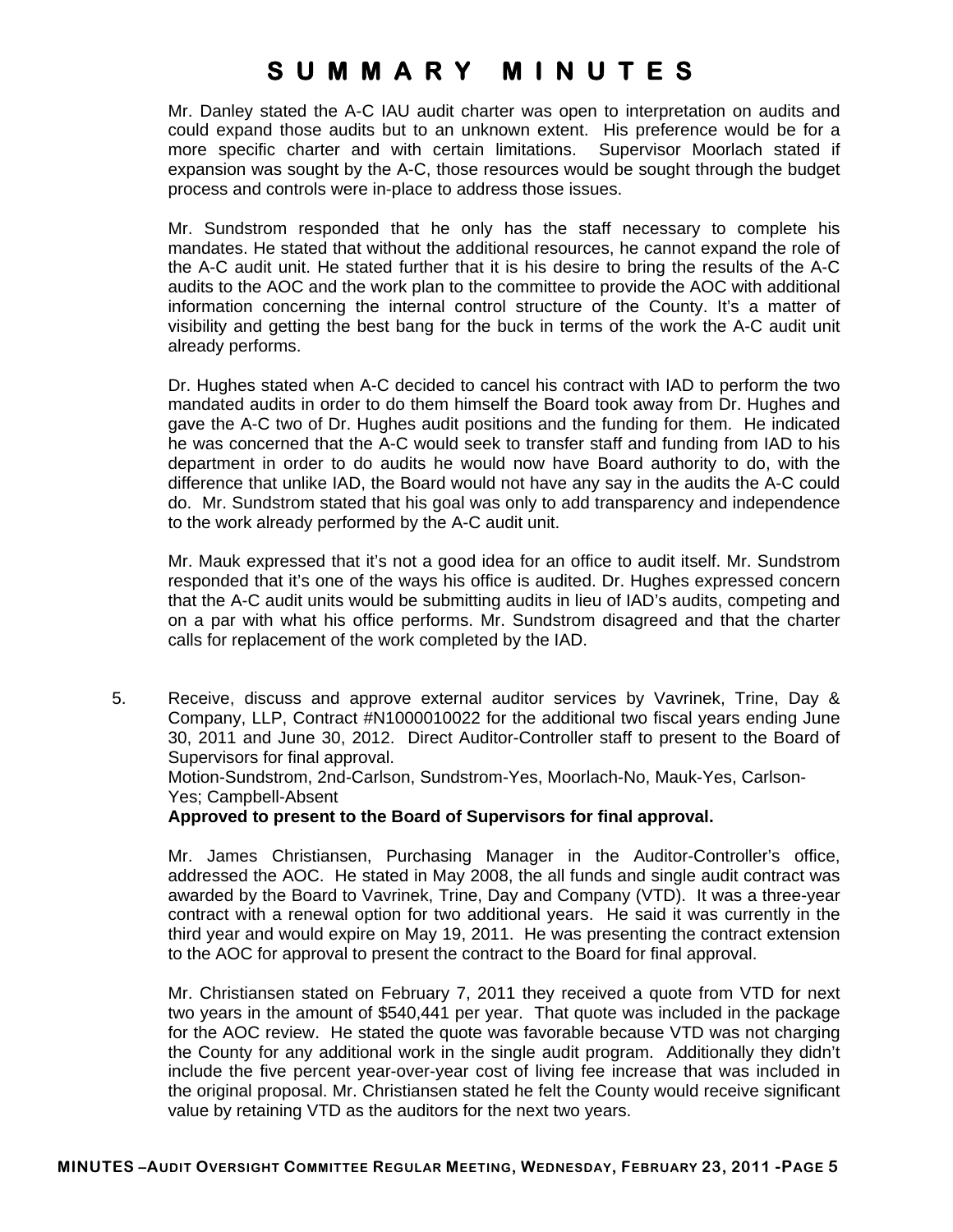Mr. Sundstrom said he received positive comments for the services of VTD. He stated they had been very competitive and were significantly lower than the next closes bid in 2008. He said that additionally, VTD lowered their price before the BOS approved contract reduction program. VTD did not charge for extended work performed related to stimulus package. VTD could have asked for \$10,000 for each package and there were 13 major programs and seven federal programs related to the audit. Mr. Sundstrom said they had provided exemplary services. He stated VTD had been responsive to the County's financial distress and see's no value in going out to bid.

Mr. Mauk asked how the five percent fee provision was being waved. Mr. Christiansen stated the quote eliminated the cost of living fee for the next two years. Supervisor Moorlach stated he would like to see the contract go out for RFP. He appreciated the price sensitivity however felt it should go out to bid.

Mr. Sundstrom stated they demonstrated their availability over their predecessor and timely reports. They had provided continuing education courses. He felt it was high quality work. Ms. Freidenrich asked who their other clients were. Mr. Pulliam stated similar clients to Orange County were of counties of Sacramento, Ventura, Yolo, San Bernardino as large county governments. Supervisor Moorlach asked why not go out with another RFP. Mr. Sundstrom stated time and expense for them and us and would do whatever the Board wishes. Mr. Christiansen stated the first year cost was \$549,000 with an additional five percent contingency and their competitor's first year cost was \$912,000, plus ten percent contingency.

6. Receive and approve Annual Internal Auditor's Report by Internal Audit Department for the year ending 06/30/10 VOTE: Motion-Moorlach, Second-Mauk, Sundstrom-Yes, Carlson-Yes, Campbell-Absent **Approved** 

Dr. Hughes presented the Internal Auditor's Annual Report. He referenced the year's accomplishments, balanced scorecard and customer satisfaction. Mr. Moorlach found two typos and requested corrections. Ms. Freidenrich complimented the Internal Audit Department on the successes. Mr. Sundstrom thanked Internal Audit for their involvement in CAPS+ implementation efforts.

7. Approve OC Internal Audit Department 2<sup>nd</sup> Quarter Status Report of FY 10-11 for Period July 1, 2010 through December 31, 2010, and approve  $2^{nd}$  Quarter Executive Summary of Audit Finding Summaries for the Period July 1, 2010 through December 31, 2010 VOTE: Motion-Moorlach, Second-Sundstrom, Mauk-Yes, Carlson-Yes, Campbell-Absent **Approved as amended.** 

Dr. Hughes reported on the status report coverage into half the year. He stated a substitution was made. He anticipated completion on time with exceptions noted. He stated one request for a Control Self-Assessment (CSA) from the Treasurer Tax Collector was added to the audit plan. He sought approval from AOC for the changes and addition of the CSA. Dr. Hughes explained the confidentiality of the CSA process and results specific to the agency of the CSA. He stated the CSA was not an audit and formal reports were not issued other than that workshops were conducted. The comments captured at CSA workshops from department staff were not validated or substantiated and opinions were not rendered by the auditors. Mr. Mauk said there was a change of Board policy in 2004 for those agencies reporting directly to the CEO. The CEO would receive the confidential CSA results of departments reporting directly to him to evaluate and determine if the Board should be made aware of certain information. Dr.